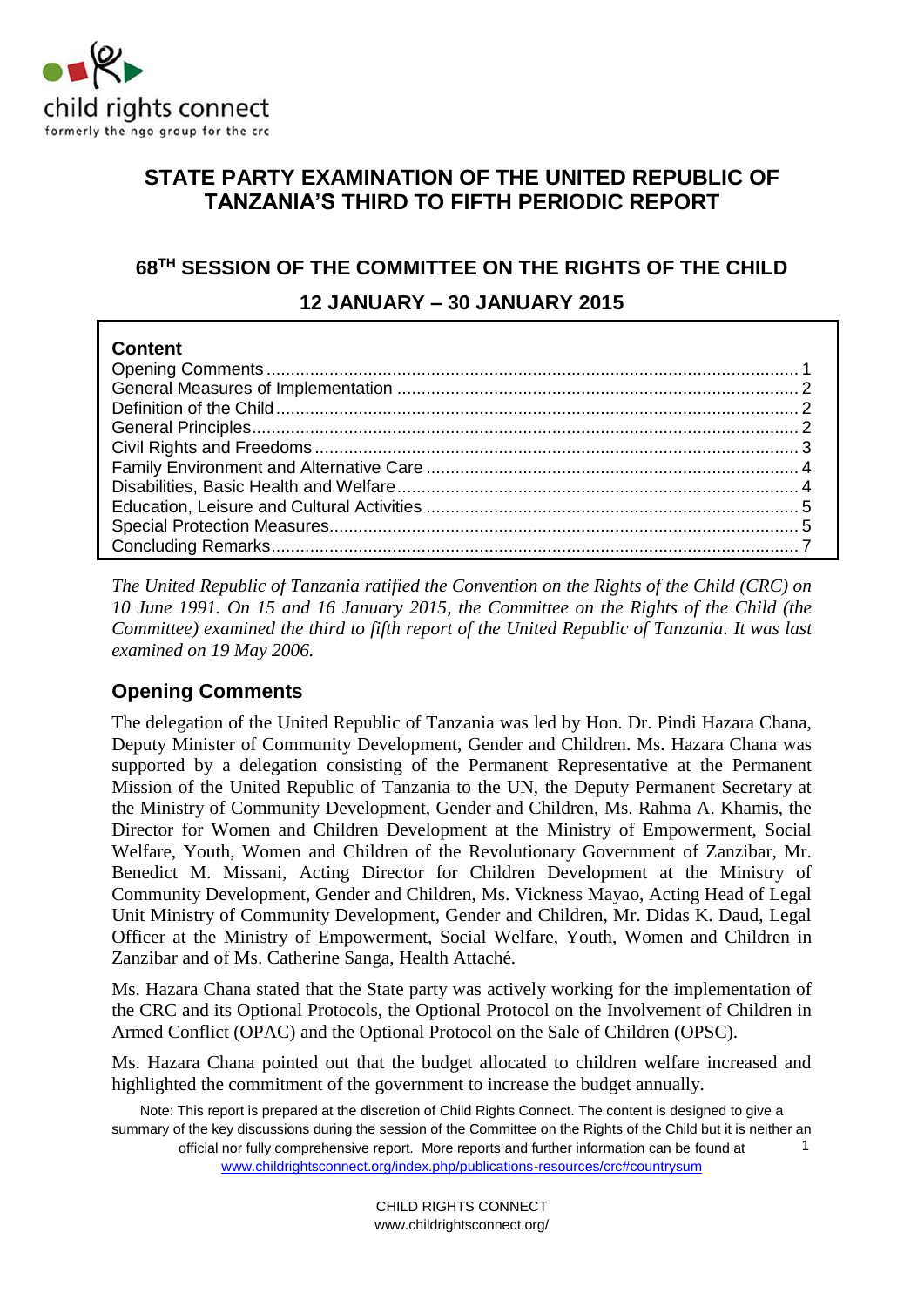Ms. Hazara Chana further said that national strategies dealing with the eradication of cultural customs and traditions affecting the welfare of children were implemented and that the government was committed to instil the culture of human rights in the State.

Mr. Benyam Mezmur and Ms. Hiranthi Wijemanne, the two Country Rapporteurs, welcomed the delegation of the United Republic of Tanzania (the delegation).

### <span id="page-1-0"></span>**General Measures of Implementation**

### *Legislation*

The Committee asked about efforts made to improve the legislation on the rights of the child and whether national plans and strategies had received enough financial resources for their correct implementation. The delegation did not respond to this question.

#### *Coordination and monitoring*

The Committee asked for more information on who was responsible for coordinating the implementation of the CRC and how this occurred. The delegation explained that implementation was coordinated at the ministerial level, and that a Union Committee was in charge of coordinating efforts between Zanzibar and the mainland. It also added that the government had started cooperating with the private sector to deal with certain children's rights issues, such as in the instance of orphanage centres managed by private actors.

Finally, the Committee asked about intentions to establish an Ombudsman office for the rights of the child.

#### *Dissemination and training*

The Committee enquired on the inclusion of the rights of the child in schools' curricula and on the impact of awareness campaigns related to human rights. The delegation replied that children's rights had been introduced into the programmes of some schools. It also said that people had knowledge of human rights and that people had started to report cases of violence against children, as a result of the government's campaigns.

#### *Budget*

The Committee expressed concerns related to the State party's reliance on foreign funding and asked how the government intended to ensure sustainability.

#### *Data*

The Committee welcomed the improvements in data collection and asked whether further efforts had been made. The delegation answered that a proper database needed to be established.

### <span id="page-1-1"></span>**Definition of the Child**

The Committee noted that children could marry at the age of 14 with the consent of their parents and raised concerns about the definition of the child in the State party. The delegation explained that Article 53 of the new Constitution defined the child as any person under the age of 18 and ensured that the legislation of the State would be amended to be in line with this provision.

### <span id="page-1-2"></span>**General Principles**

### *Non – discrimination*

The Committee expressed concerns about discrimination against children with disabilities and made specific reference to the stigmatisation of these children in rural areas. The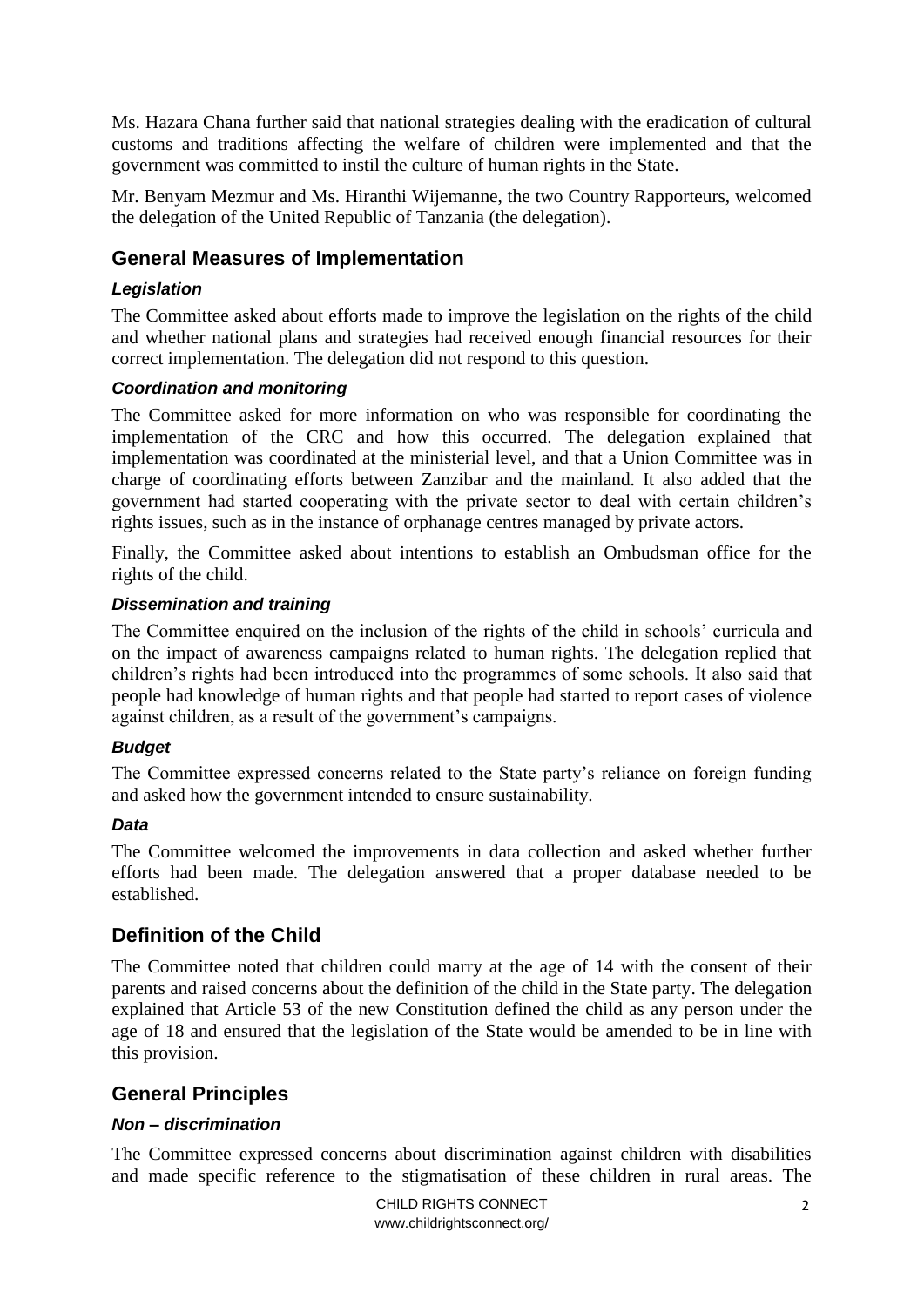delegation said that special protection measures for these children had been established in 2011, and that awareness rising campaigns on this issue were currently being carried out.

The Committee raised concerns regarding the practice of expelling pregnant girls from schools. The delegation said that pupils could not be expelled from school for any reason, including pregnancy, and that breastfeeding leave was granted. The delegation also informed the Committee that legal measures taken against teachers responsible for the expulsions.

The Committee asked about efforts made to eradicate the stigmatisation of albino children. The delegation said that the government started to raise awareness on this issue.

#### *Respect for the views of the child*

The Committee welcomed the laws on the participation of children and their freedom of expression and asked about the implementation of these laws. The delegation answered that children, including children with disabilities, could exercise their right to be heard through local and national children's councils. The Committee welcomed the involvement of children in radio and TV programmes but asked about the impact of these programmes on public opinion. The delegation explained that, through these programmes, children could air their views and issues and that people, even local leaders, often took part to the discussion responded.

The Committee asked if the issues of Female Genital Mutilation (FGM) and early marriage were included in these programmes. The delegation explained that radio and TV programmes were incorporated these topics and added that a mass media campaign to increase awareness on early marriage had been carried out in 2014.

### <span id="page-2-0"></span>**Civil Rights and Freedoms**

### *Corporal punishment*

The Committee asked about efforts made to eliminate corporal punishment in the State party. The delegation replied that the government was working to abolish corporal punishment in the mainland and informed the Committee that it was already banned in Zanzibar. It also stated that cases of corporal punishment in schools were now reported by children.

The Committee expressed concerns on the use of corporal punishment by police officers. The delegation affirmed that the government had developed standard operative procedures on how to deal with children in police custody to prevent cases of corporal punishment.

### *Birth registration*

The Committee asked for more information on the efforts made by the State party to guarantee birth registration. The delegation answered that a strategy to secure free registration had been launched in 2012. It also added that the government implemented a pilot project in some regions and that the number of children registered had increased.

#### *Age of marriage*

The Committee asked whether there was a comprehensive approach to deal with the question of early marriage. The delegation affirmed that marriage under the age of 18 was prohibited in both churches and local offices; however, early marriage was still occurring based on traditional practices and more efforts were needed to combat this phenomenon.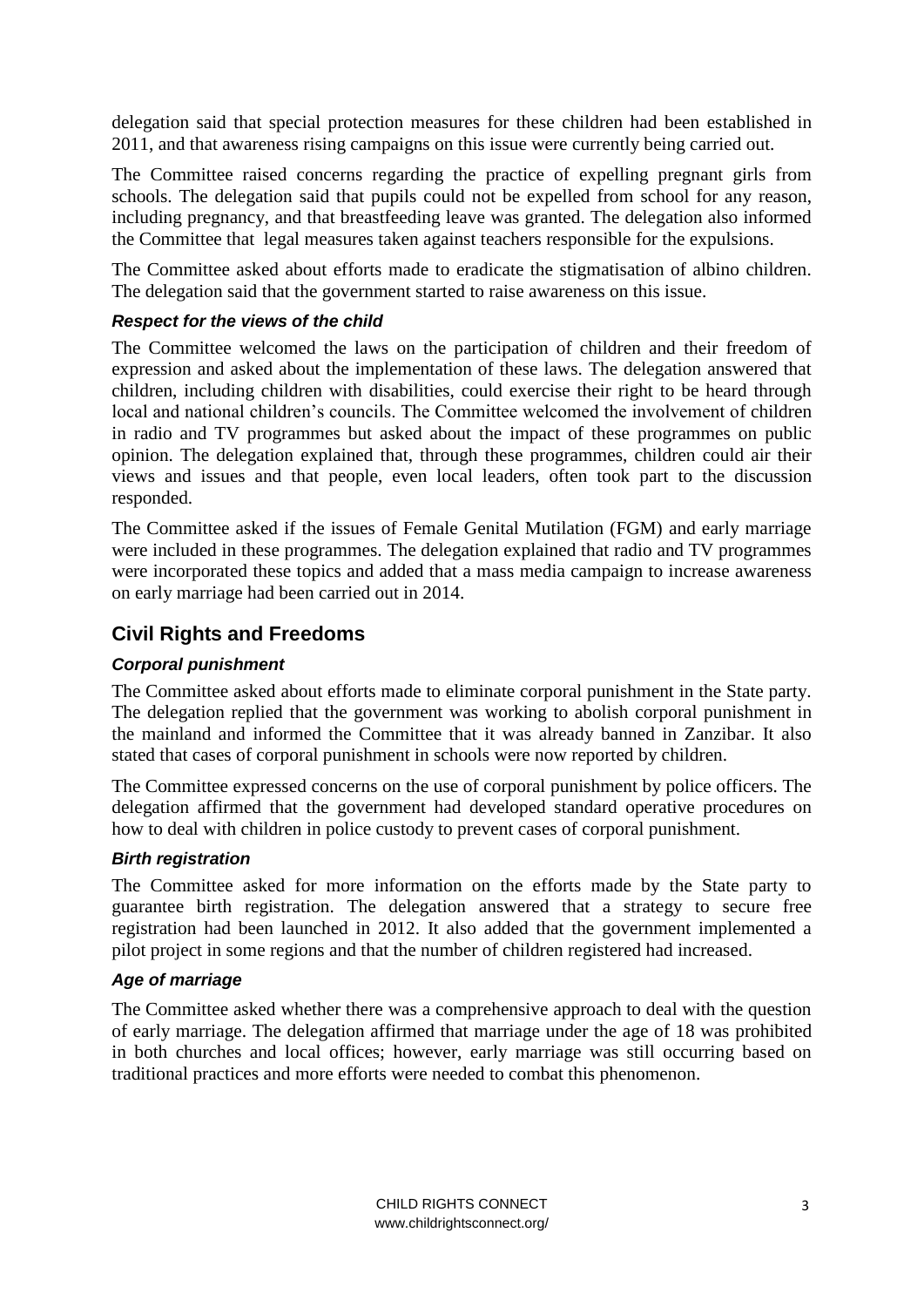## <span id="page-3-0"></span>**Family Environment and Alternative Care**

### *Family support*

The Committee expressed concerns about children detained with their parents and asked for more information and data. The delegation said that children did not go to prison with their parents but they were either put in the care of their relatives or they were brought to specialised centres. The delegation affirmed that the government intended to reform the child protection system and this would include the establishment of a registry to collect the number of children of incarcerated parents.

#### *Alternative care*

The Committee asked for information on the living standards and conditions of children in alternative care centres. The delegation replied that the government developed standard guidelines for these institutions.

### *Adoption*

The Committee asked about the intentions of the State party to ratify the Hague Convention on Protection of Children and Co-operation in Respect of Intercountry Adoption. The delegation explained that a law related to adoption procedures had been adopted and published in the national gazette in 2012.

### <span id="page-3-1"></span>**Disabilities, Basic Health and Welfare**

### *Health services*

The Committee noted that the child mortality rate was of 56 per 1000 live births and asked about policies to reduce such a high rate. The Committee also raised concerns on high maternal mortality rates and enquired about the lack of medical personnel and the nutrition system. The delegation said that primary healthcare units had been built at the village level and that the government scaled up new-born and emergency obstetric care. In relation to nutrition, the delegation explained that the Tanzania Bureau Standards was in charge of controlling the quality of food to assess if this was appropriate for children.

### *Female Genital Mutilation*

The Committee raised concerns on the practice of FGM in the State. The delegation said that FGM was considered a criminal offence and that girl victims of this practice had started to report violations to the competent authorities. The Committee asked what kind of protection the victims received and the delegation explained that they were brought to hostels where they could receive protection.

The Committee recalled the need for changing the mentality of people to enhance prevention of FGM. The delegation agreed with the Committee and explained that the practice of FGM represented a form of income for some people and, therefore, the government had started to provide alternative monetary resources, as a way to stop this practice.

### *Child pregnancy and Adolescent health*

The Committee noted that abortion was prohibited and asked about services available for adolescents to prevent early pregnancies. The delegation answered that girls were taught about the change of their body and that they were encouraged to talk with their families. It further stated that there were plans to introduce more informative materials in schools. The delegation informed the Committee that in Zanzibar the government was trying to increase awareness on prevention of HIV/AIDS and early pregnancy.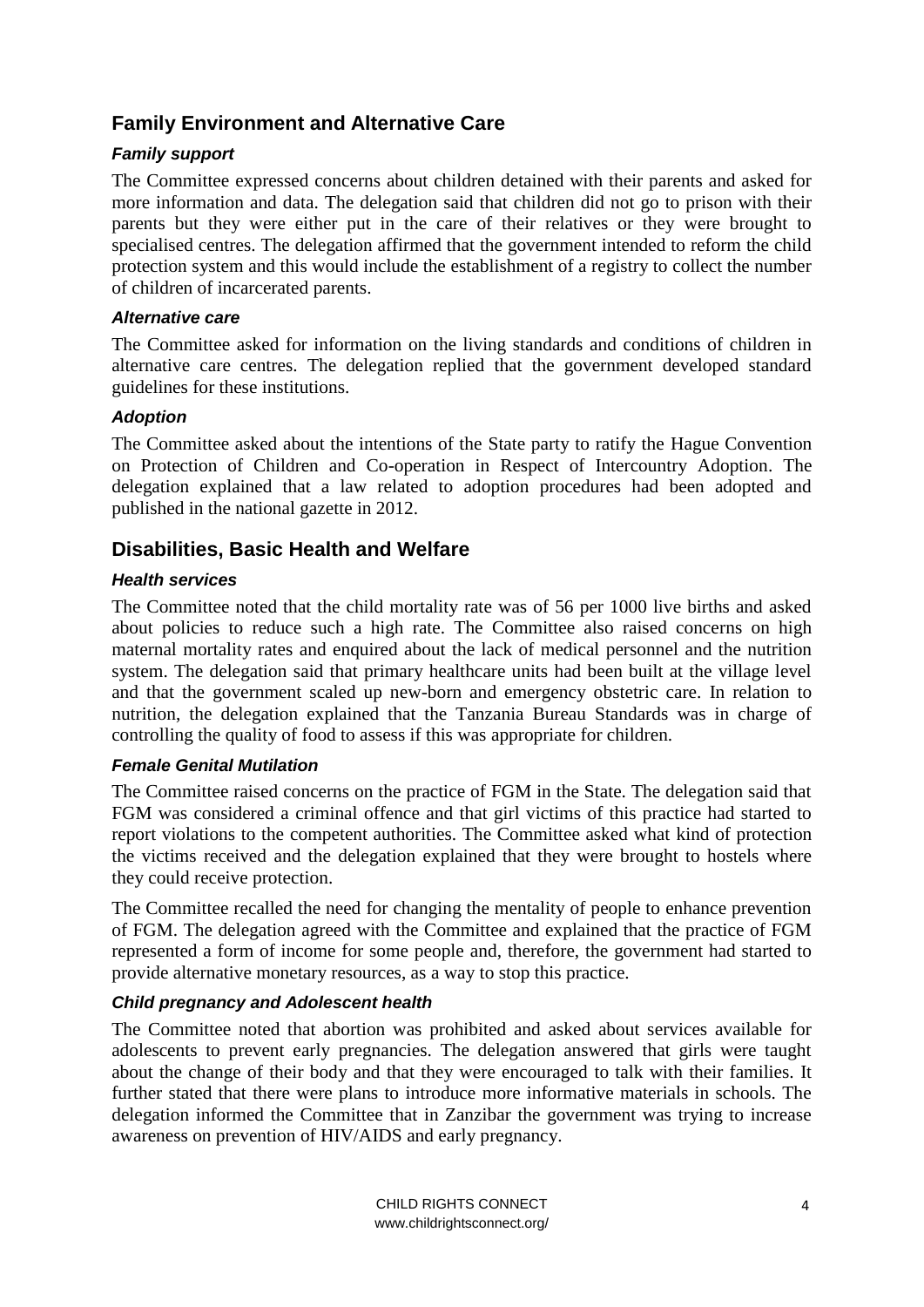### *Breastfeeding*

The Committee asked about the activities carried out during the breastfeeding week organised in the State party and enquired about the options available to support exclusive breastfeeding. The delegation replied that the breastfeeding week included seminars, workshops and awareness raising activities. The Committee also asked whether mothers received proper training on breastfeeding. The delegation said that the government developed a plan (Integrated Management of Child Illnesses) that provided 6 guidelines on early childhood, with 1 dedicated to the practice of breastfeeding.

#### *Drug and substance abuse*

The Committee raised concerns about the up trending issue of drug abuse among adolescents and asked about preventative measures. The delegation stated that there were a Drug Commission dealing with this issue and that related legislation had been put in place.

#### *Children with disabilities*

The Committee raised concerns about the stigmatisation suffered by children with disabilities and asked about the government's plans on inclusive education. The delegation answered that children with disabilities had access to inclusive education since 2011, and that specialised teachers helped these children in their studies.

### <span id="page-4-0"></span>**Education, Leisure and Cultural Activities**

### *Education*

The Committee noted that there was a decline in the number of children enrolling in school and asked about efforts undertaken on this issue. It also enquired on the pre-school education programmes. The delegation replied that the enrolment rates had increased in 2014 thanks to the government's decision to abolish fees for public primary and secondary schools. The delegation informed the Committee that the government was providing financial support to families for the 2 year-long pre-school education.

The Committee expressed concerns about the shortage of teachers, especially in rural areas. The delegation said that loans for students who wanted to become teachers were available and that employment after their studies was guaranteed. The delegation further stated that teachers practising in rural areas were provided with special teaching packages and that the teacher-student ratio in these areas had narrowed.

The Committee noted that private schools were flourishing in the State party and expressed concerns that this could undermine the realisation of Articles 28 and 29 of the CRC. The delegation explained that private schools had to follow national standards and that pupils had to go through national examinations. It also added that teachers working in private schools had started to move back to public institutions because of better increases in salaries.

### <span id="page-4-1"></span>**Special Protection Measures**

### *Juvenile justice*

The Committee asked about the number of juvenile detention centres and enquired on strategies to make juvenile courts nation-wide. The delegation said that the government had planned a 5-year strategy to reform the juvenile detention system, to establish community rehabilitation centres and to expand juvenile justice courts on a nation-wide scale.

The Committee raised concerns on the length of pre-trial detention and asked about policies to shorten this period. The delegation explained that delays were often due to the lack of relevant evidence and that measures to speed up the process had been taken. The Committee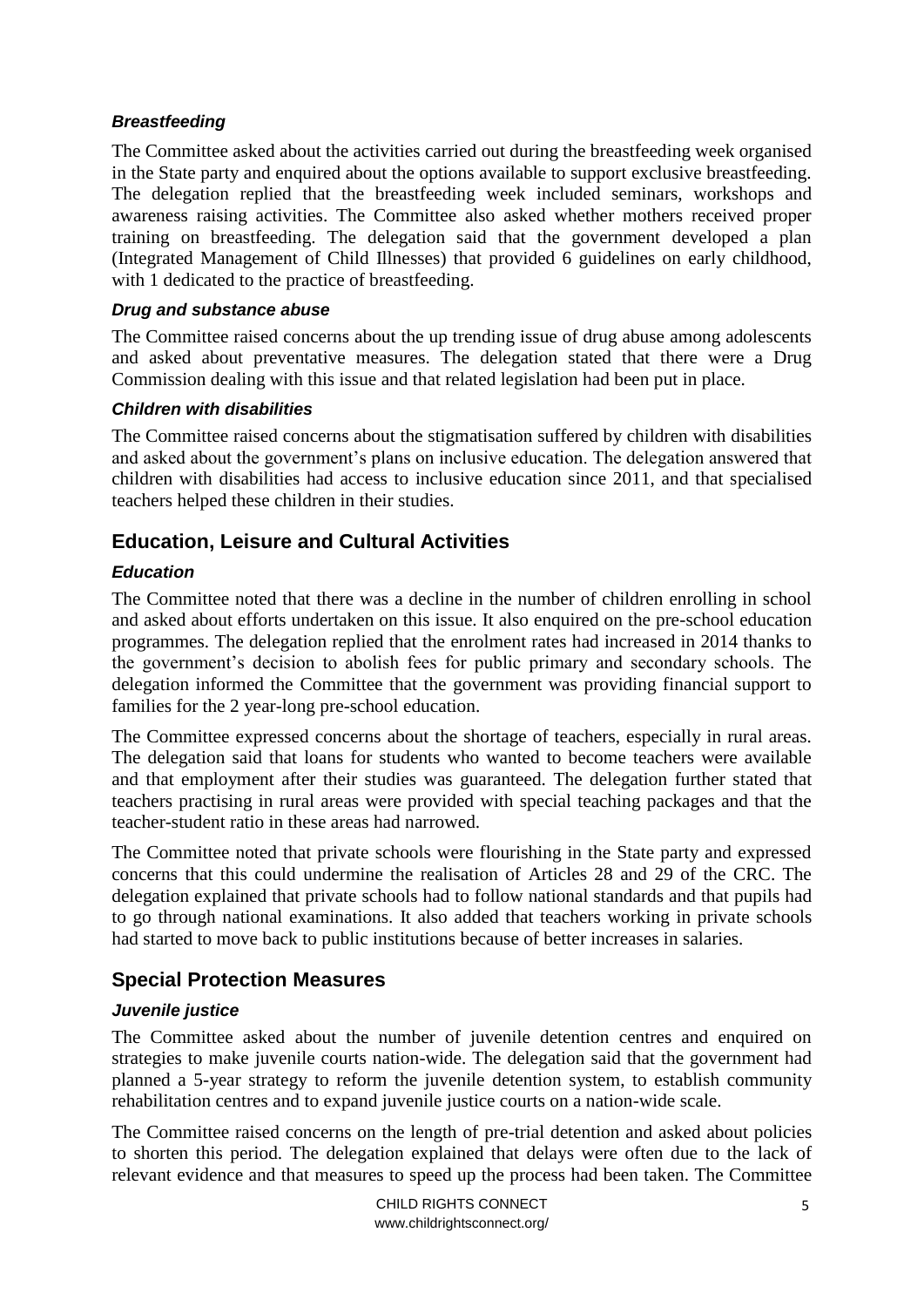asked whether alternative mechanisms to pre-trial detention had been taken into consideration. The delegation welcomed this suggestion.

### *Child labour*

The Committee raised concerns about the negative impact of mining enterprises on the rights of children, especially when major movements of the local population occurred. The delegation said that there were laws regulating the activities of enterprises to protect people and the environment.

The Committee further inquired about the involvement of children in small scale mining labour and asked if more efforts had been made to prevent this situation. The delegation explained that the Tanzania Social Action Fund helped vulnerable families to increase their incomes as a way to prevent child labour. It further specified that periodic controls were made to control the situation of child involvement in work activities.

### *Sexual exploitation*

The Committee underlined that movements of populations caused by mining enterprises could expose children to sexual exploitation and asked for information on prevention strategies.

### *Trafficking and violence against Albino children*

The Committee raised major concerns on the killings of albino children and asked about plans implemented by the government to abolish such a practice. The delegation said that the government commissioned a study in 8 regions where the prevalence of violence against albinos was high and that 5 perpetuators had been punished with life imprisonment. The delegation also stated that protection shelters for albino children had been established. The Committee asked for clarifications on the living conditions in these shelters and reminded the delegation of the importance of reintegrating albino children in the society. The delegation answered that the government had started to monitor the situation in these shelters.

The Committee expressed concerns on the trafficking of body parts of albino children and asked about actions implemented to eradicate superstitions, as it was aware of believes attributing magical powers to body parts of albinos. The delegation agreed on the need to change the mind-set of people and said that the government had banned fortune tellers. It further added that people who provided information for the identification of fortune tellers were protected by the State to avoid revenge.

### *Sale of children, child prostitution and child pornography*

The Committee asked about the criminalisation of acts related to issues covered by the Optional Protocol on the Sale of Children (OPSC). The delegation answered that child pornography was prohibited and that the government developed a 2011-2015 road-map to implement regulations against child trafficking.

### *Children in armed conflict*

The Committee asked about the prohibition of the involvement of children in armed conflict as well as the prohibition of economic exploitation of children by the army and child labour. It further emphasised the importance of having precision definitions for each type of offence.

### *Children living on the street*

The Committee asked if children's opinions were included in the State's strategies to tackle the situation of street children. The delegation replied that children were included in the study on children living on the street made by the government and that children councils collected information on this issue.